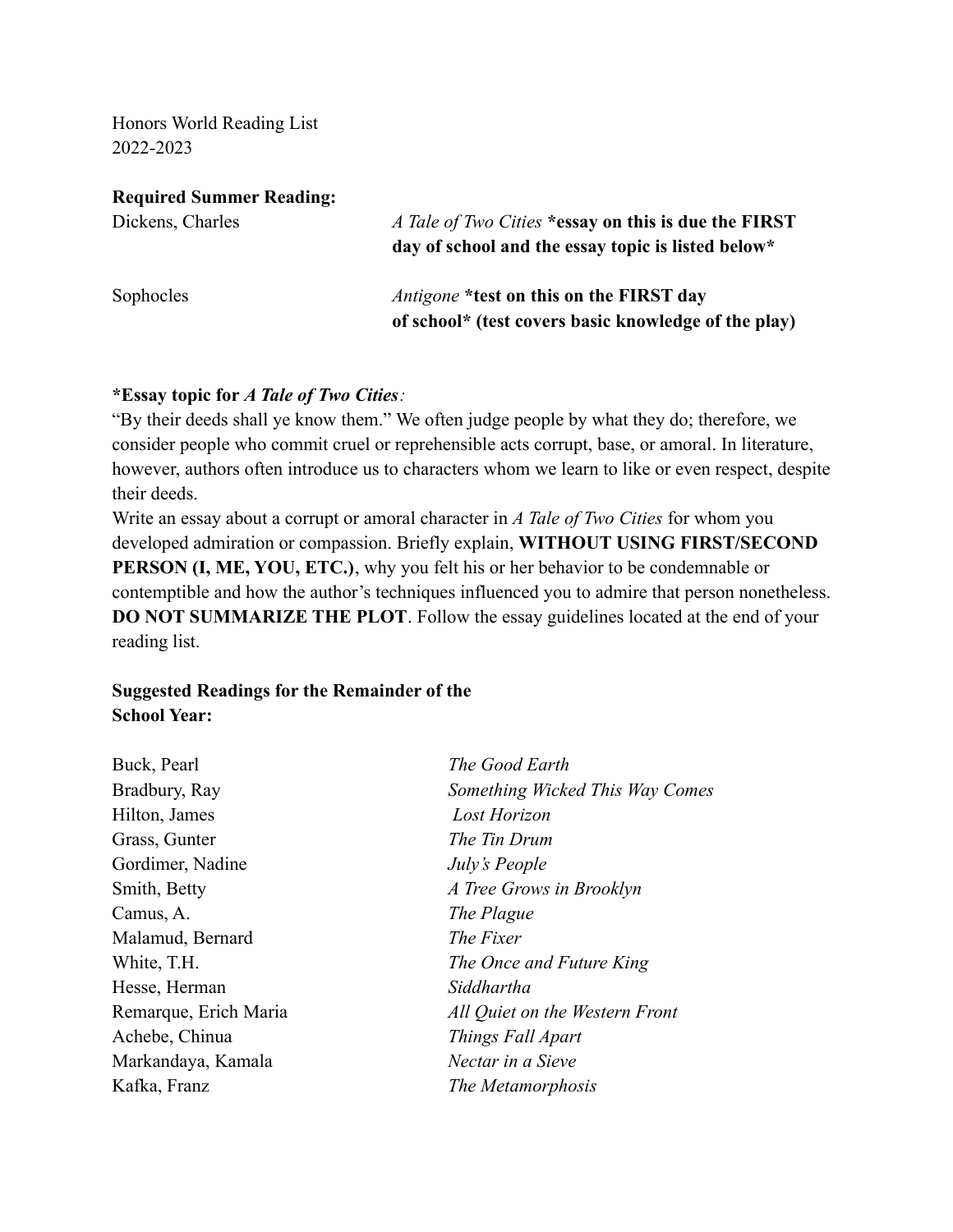Kincaid, Jamaica *Annie John* Allende, Isabel *Paula* Dickens, Charles *David Copperfield* Wiesel, Elie *Dawn* Silko, Leslie Marmon *Ceremony* Potok, Chaim *The Chosen* Anaya, Rudolfo *Bless Me, Ultima*

*Great Expectations* Wilder, Thornton *The Bridge of San Luis Rey* Dostoevsky, Fyodor *Crime and Punishment* Tan, Amy *The Bonesetter's Daughter*

#### **The Following Are to Be Purchased for Use During the School Year:**

The titles are tentative, so I will let you know when it is time to purchase them.

Shakespeare, William *Julius Caesar* Shelley, Mary *Frankenstein* Wiesel, Elie *Night*

The essay due on the first day of school and any succeeding novel reports/papers/essays during the year are to be typed in Times New Roman 12 pt. font and double spaced. After the summer reading essay is graded and returned, all successive writing assignments will be placed in the same folder and will be turned in at the end of the school year. If you would like to keep a personal copy, please be sure to save to a jump drive.

**Remember that the two required summer reading assignments are for the first day of school. There are no acceptable excuses for late work, for you have over two months to complete the assignments. If you are not ready to take the test or do not have the essay on the first day of classes, be prepared to be placed in the survey of grammar and introduction to literature class.**

#### Essay Requirements:

Your essay is to be at least five paragraphs (including an introduction and conclusion). Each paragraph must have at least five sentences each. It should be two-three (two FULL pages required) in length. Points will be deducted if it is less than two full pages. Since the essay is written in MLA format, this necessitates the use of double-spacing (no extra spaces between paragraphs), in text citations, and a works cited page. You also should have proper page numbers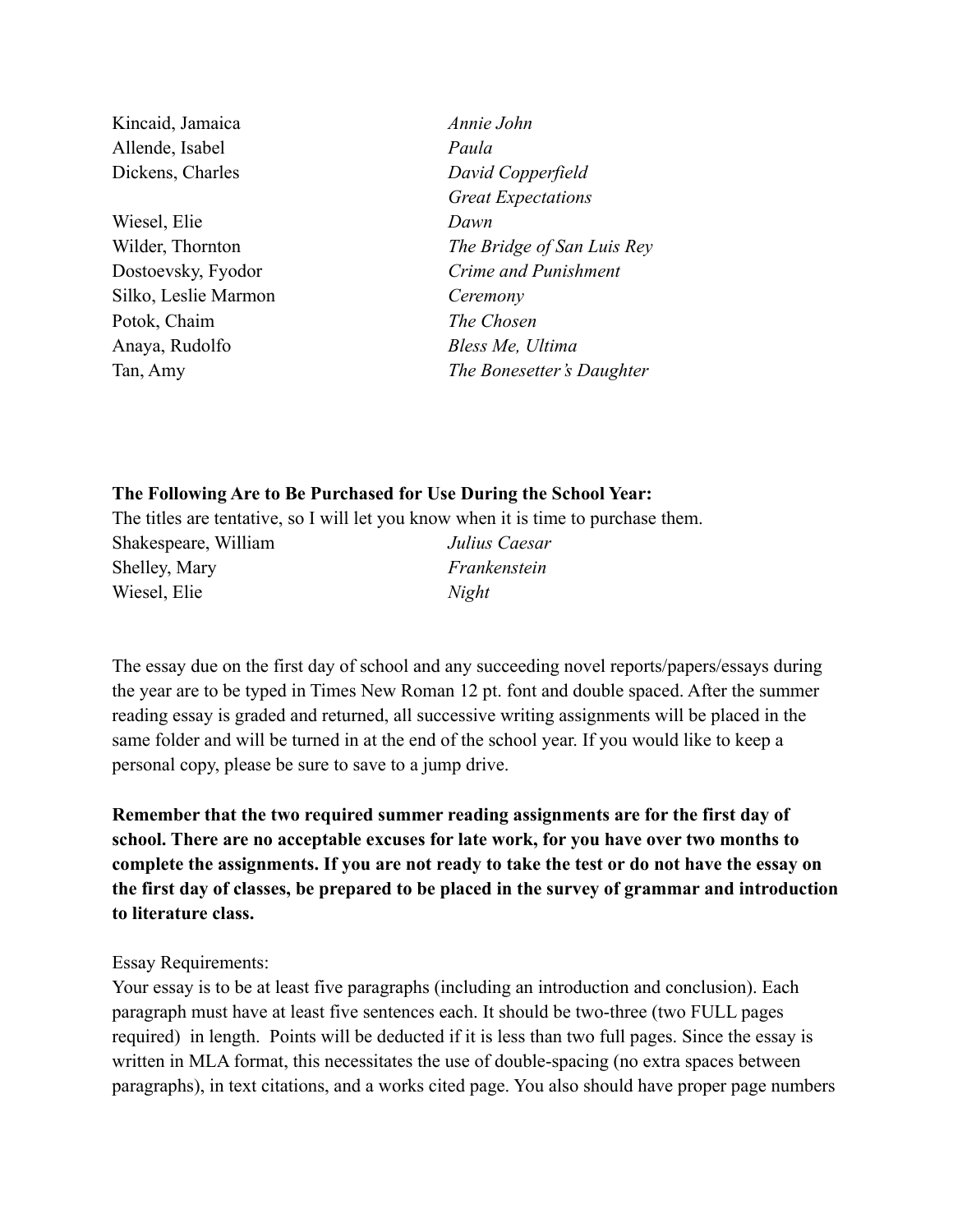and an original title for your essay. Make sure you follow all formal grammar writing conventions, such as no slang, no contractions, and no first or second person pronouns. Make sure you adhere to the proper rules of grammar and punctuation.

### Guidelines for Writing the Essay:

The following is a sample for structuring your essay: (adapted from *Thinking and Writing About Literature* by Edgar V. Roberts)

| Theme:       | Arsat inspires understanding and compassion in the reader.                                                                                                                                                                                                             |
|--------------|------------------------------------------------------------------------------------------------------------------------------------------------------------------------------------------------------------------------------------------------------------------------|
| Paragraph 1: | Introduction containing the central idea and the thesis sentence.                                                                                                                                                                                                      |
|              | Central idea: Arsat inspires a sense of understanding and compassion<br>in the reader.                                                                                                                                                                                 |
|              | Thesis Sentence: The sense of understanding and compassion inspired by<br>Arsat results from his love for Diamelen, from his grief<br>for the loss of his brother, and from Joseph Conrad's<br>artful presentation of Arsat's feelings of loneliness<br>and isolation. |
|              | Body: Containing three topic sentences.                                                                                                                                                                                                                                |
| Paragraph 2: | Topic Sentence: Arsat's love for Diamelen establishes him as both<br>passionate and conflicted.                                                                                                                                                                        |
| Paragraph 3: | Topic Sentence: His grief underscores the guilt that he feels because<br>of his role in the loss of his brother.                                                                                                                                                       |
| Paragraph 4: | Topic Sentence: Joseph Conrad's artful presentation of Arsat's feelings<br>of loneliness and isolation inspires the reader's<br>compassion.                                                                                                                            |
| Paragraph 5: | Conclusion<br>Topic Sentence: Understanding and compassion for Arsat are powerful<br>statements made by the story.                                                                                                                                                     |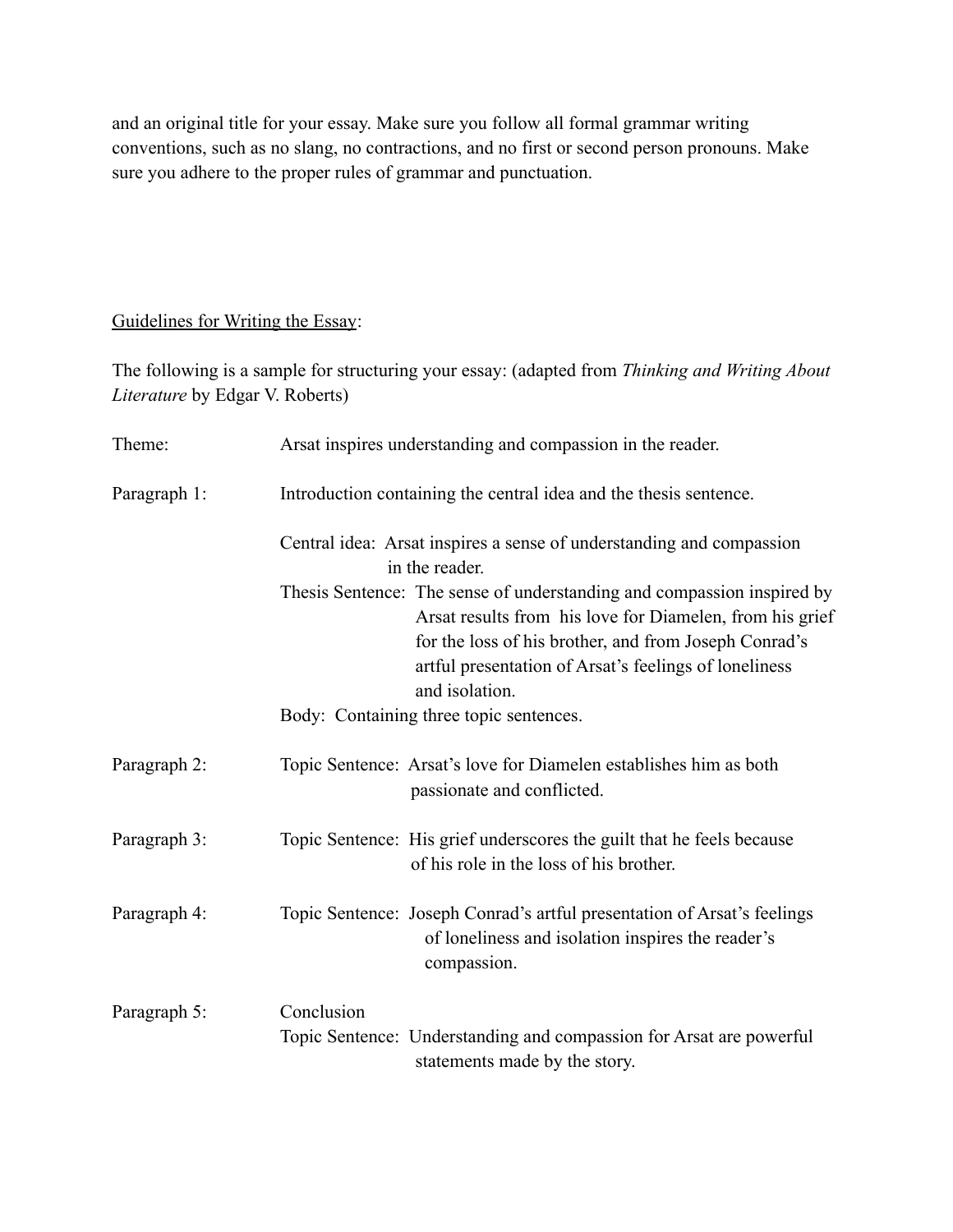Writing Tips:

Introduction- The introduction begins with general ideas and ends with specific points. Be sure to state what works, authors, characters, and ideas are under consideration. The first part of the introduction should present ideas that are related to the subject. The second part of the introduction states the thesis, which will draw the reader into the main text of the essay. Your thesis sentence should anticipate the body of the essay.

Body- In each paragraph of the body of your essay, present one of the main points in your thesis sentence, expanding and supporting with examples from the work or research.

Conclusion- The conclusion ties together the points of the essay or thesis. The closing lines may make a connection between the idea presented in the essay and life in general.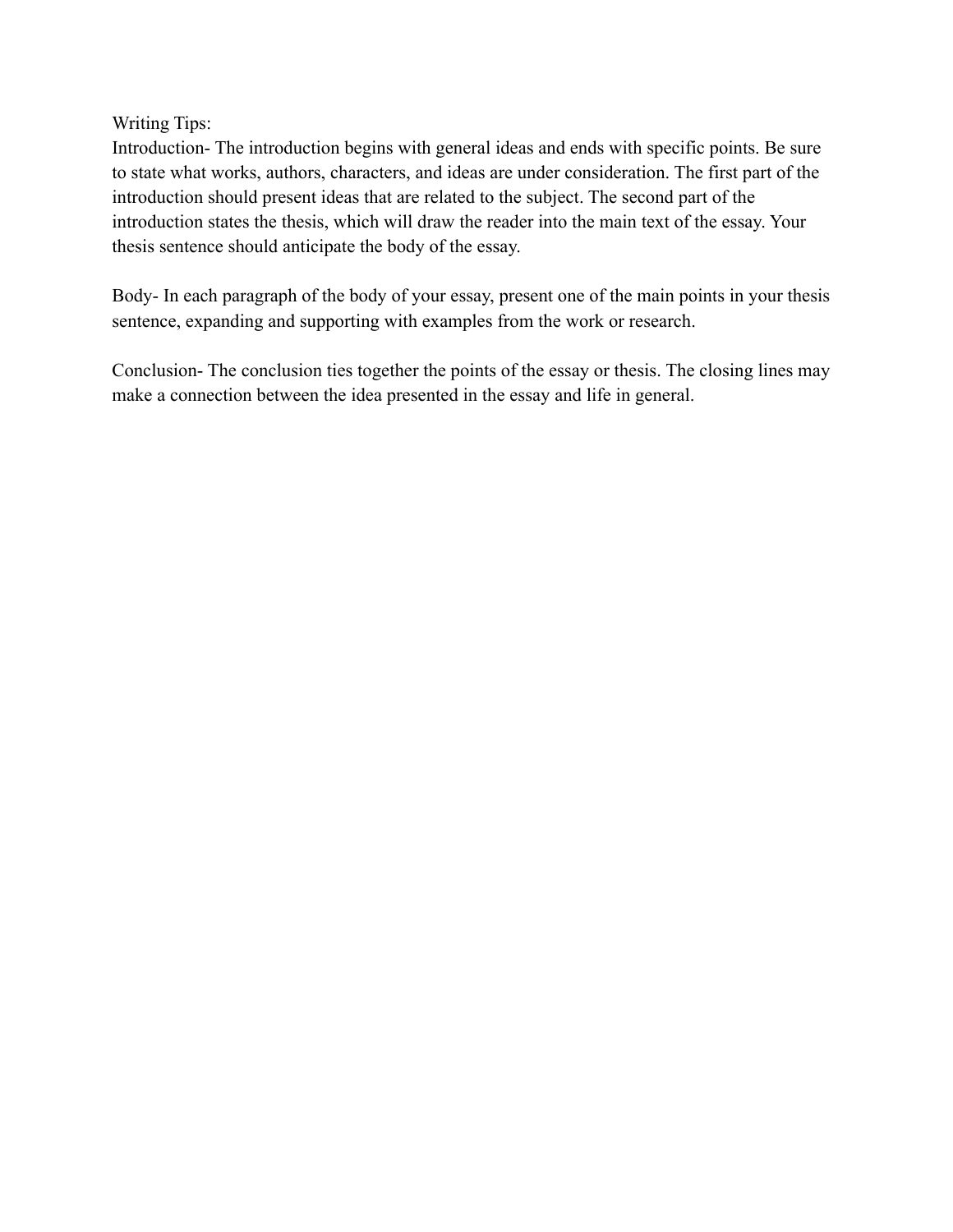# **Novel Report Format for Use During the School Year:**

- 1. Title
- 2. Original Publication Date\* **research required\***
- 3. Author
- 4. Authorial Background (include style, techniques, classification, significance, influence)**\*research required\***
- 5. Setting (description required; is it important? why?)
- 6. Theme (support with elements from the novel)
- 7. Character Sketch (a literary sketch not an actual drawn sketch; written analysis of one major character)
- 8. Works Cited Page

All novel reports are to be written in paragraph format. Research is required for numbers two and four and will probably be helpful in composing the sections for numbers five and seven.

**Please note for all essays, research papers, novel reports, etc. , the standard rules of grammar apply. All grammar mistakes are one point off each. For each day a paper is turned in late, a deduction of eight points will be taken off the final grade. After one week goes by, I will not accept it.**

# **Extra Tips to Follow:**

- Use the word *novel* not the word *book*
- Always refer to the author's last name once you have stated the full name; do not refer to the author by his/her first name
- Make sure you remove extra spaces after paragraphs; this can be found under the spacing tab
- Make sure to have agreement between all pronouns and antecedents (agree in number and gender)
- Use a semicolon to join connected thoughts that are complete sentences
- Use a colon to list items, but do not use one after a verb or a preposition; use one to introduce a quote when you do so with a full sentence
- Use the literary present when discussing the novel
- No first or second person pronouns
- No contractions
- Don't begin a sentence with there or here
- Avoid using the words *sort of, kind of, a lot, so, very, cannot*
- Do not start a paragraph with an indefinite pronoun; also don't start a sentence with an indefinite pronoun that has no clear antecedent
- Make sure you have a minimum of five sentences in a paragraph; however, I prefer more!
- Use a variety of nouns and verbs and sentence structures; avoid repetition